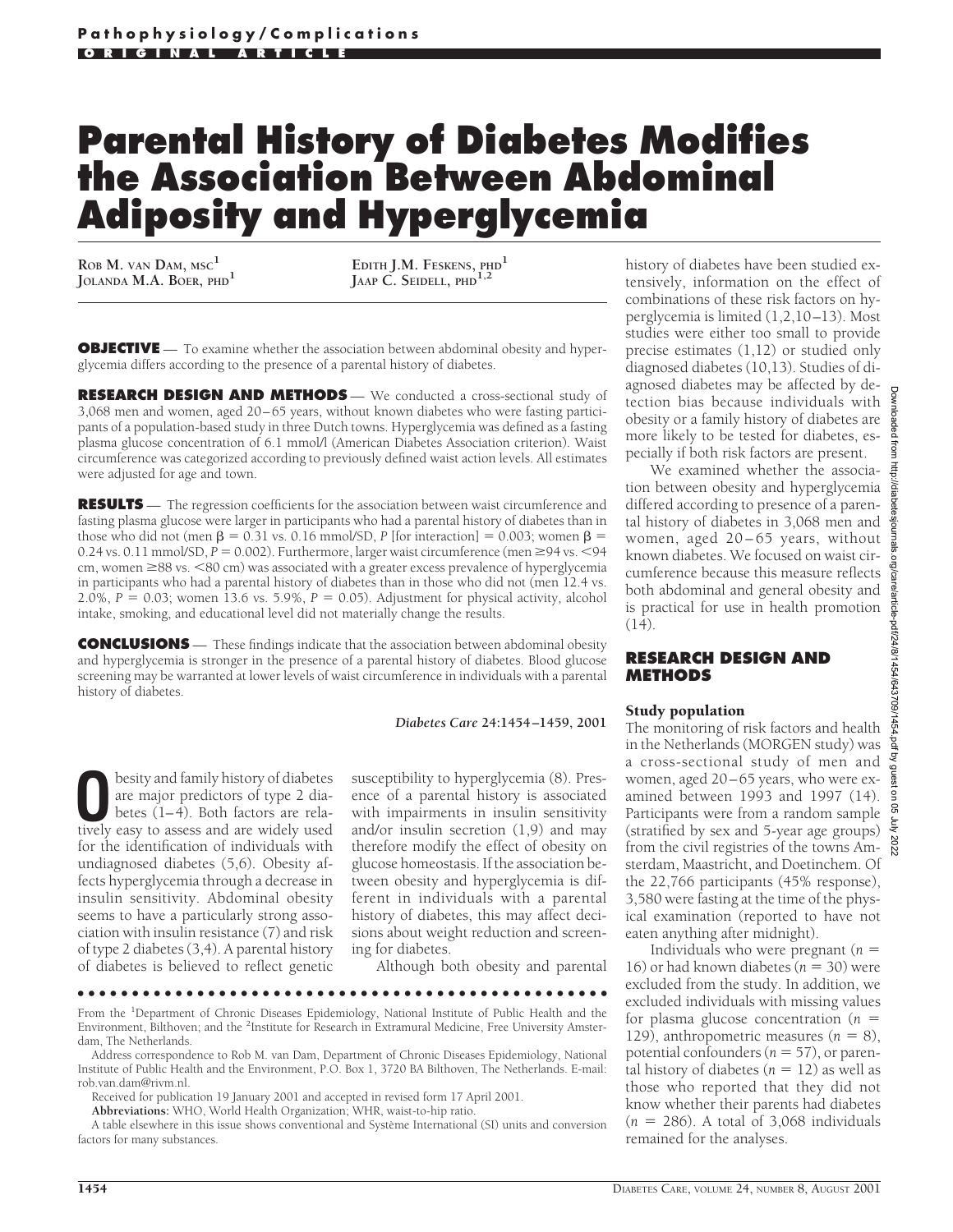|                                          | Men              |                  |                       | Women            |                   |                   |  |
|------------------------------------------|------------------|------------------|-----------------------|------------------|-------------------|-------------------|--|
|                                          | Parental history |                  | 95% Cl                | Parental history |                   | 95% Cl            |  |
|                                          | Yes $(n = 250)$  | No $(n = 1,384)$ | of difference         | Yes $(n = 256)$  | No $(n = 1, 178)$ | of difference     |  |
| Age (years)                              | 43.4             | 39.6             | 2.3 to 5.2            | 41.4             | 37.9              | 2.0 to 4.9        |  |
| Current cigarette smokers (%)            | 46.9             | 48.8             | $-8.8$ to 4.9         | 52.8             | 50.8              | $-4.8$ to 8.8     |  |
| Alcohol intake                           |                  |                  |                       |                  |                   |                   |  |
| Abstainers (%)                           | 30.8             | 23.6             | 1.3 to 13.1           | 58.6             | 50.7              | 1.2 to 14.7       |  |
| $\geq$ 1 drink/day (%)                   | 55.6             | 63.4             | $-14.3$ to $-1.2$     | 22.0             | 28.2              | $-12.2$ to 0.2    |  |
| Physical activity* $\geq$ 3.5 h/week (%) | 40.6             | 43.3             | $-9.4$ to 4.0         | 40.3             | 43.4              | $-9.8$ to 3.5     |  |
| Low educational level† (%)               | 51.8             | 46.5             | $-1.3$ to 11.9        | 57.4             | 50.0              | 1.0 to 13.7       |  |
| Obesity                                  |                  |                  |                       |                  |                   |                   |  |
| Waist circumference (cm)                 | 94.2             | 91.9             | $0.9 \text{ to } 3.6$ | 82.5             | 80.2              | 0.8 to 3.7        |  |
| Waist action level 1 to $2 \ddagger$ (%) | 26.4             | 21.7             | $-0.9$ to 10.3        | 20.8             | 22.7              | $-7.6$ to 3.7     |  |
| Waist action level $\geq$ 28 (%)         | 26.0             | 18.4             | 2.4 to 12.8           | 28.9             | 21.3              | 2.2 to 13.1       |  |
| WHR                                      | 0.919            | 0.906            | 0.004 to 0.02         | 0.794            | 0.785             | 0.001 to 0.02     |  |
| WHR, BMI-adjusted                        | 0.908            | 0.906            | $-0.01$ to $0.01$     | 0.791            | 0.789             | $-0.01$ to $0.01$ |  |
| BMI (kg/m <sup>2</sup> )                 | 26.4             | 25.4             | $0.5$ to $1.5$        | 25.8             | 24.6              | $0.5$ to $1.7$    |  |
| Hyperglycemia                            |                  |                  |                       |                  |                   |                   |  |
| Prevalence of hyperglycemia   (%)        | 22.2             | 12.6             | 5.0 to 14.3           | 11.1             | 5.8               | 2.0 to 8.7        |  |
| Plasma glucose (mmol/l)                  | 5.7              | 5.3              | 0.2 to 0.5            | 5.2              | 5.0               | $0.1$ to $0.3$    |  |

**Table 1—***Characteristics of the study population by parental history of diabetes (the MORGEN study 1993–1997)*

Data are means unless otherwise indicated. \*Adjusted for age (years) and town of examination (Amsterdam, Doetinchem, Maastricht) (except for age); differences are statistically significant ( $P < 0.05$ ) if the 95% CI does not include 0. \*Nonoccupational physical activity of at least moderate intensity; †junior secondary school or less;  $\frac{101.9 \text{ cm}}{101.9 \text{ cm}}$  for men and  $80.0-87.9 \text{ cm}$  for women,  $\geq 102.0 \text{ cm}$  for men and  $\geq 8.0 \text{ cm}$  for women;  $\parallel$ plasma glucose concentration  $\geq 6.1 \text{ mmol/l}$ .

# Examinations

Anthropometric measurements were made according to World Health Organization (WHO) recommendations (15) by trained paramedic staff with participants in standing position, wearing only light indoor clothing and no shoes. Body weight was measured to the nearest 100 g using calibrated scales, height was measured to the nearest 0.5 cm, waist circumference was measured in duplicate at the level midway between the lowest rib margin and iliac crest to the nearest 0.5 cm, and hip circumference was measured in duplicate at the widest trochanters to the nearest 0.5 cm. We used the mean of the duplicate measurements and calculated the BMI (weight divided by the square of height) and the ratio of the waist and hip circumference. Waist circumference was categorized using the waist action levels proposed by Lean et al. (14) as cutoff points for men (action level  $1 = 94.0$  cm, action level  $2 = 102$  cm) and for women (action level  $1 = 80.0$  cm, action level  $2 =$ 88.0 cm).

We used a self-administered questionnaire to assess cigarette smoking, nonoccupational physical activity of at least moderate intensity, consumption of alcoholic beverages, educational level, presence of known diabetes, and parental history of diabetes. The questionnaires were checked by paramedic staff, and questions were repeated if answers were missing or incorrect.

Venous blood samples for glucose determination were collected in tubes with sodium fluoride. Plasma glucose concentrations were measured using the hexokinase method by a WHO standardized laboratory at the Academic Dijkzigt Hospital of the Erasmus University in Rotterdam The Netherlands. The coefficient of variation was 1.0% within runs and 1.4% between runs. Hyperglycemia was defined as impaired fasting glucose or diabetes according to the WHO criteria (16) and the American Diabetes Association  $(5)$  (i.e., plasma glucose concentrations  $\geq$ 6.1 mmol/l). We included impaired fasting glucose to identify individuals in our relatively young population who were likely to develop diabetes.

# **Statistics**

We used the General Linear Models procedure of the SAS software (SAS Institute, Cary, NC) (17) to calculate adjusted means, prevalence, 95% CIs, and *P* values for interaction. Tests for statistical interaction were conducted by including cross-product terms of parental history and measures of obesity in an additive regression model. Estimates were adjusted for age (years) and town of examination (Amsterdam, Doetinchem, Maastricht). We also calculated estimates with additional adjustment for smoking (ex, current, never), nonoccupational physical activity of at least moderate intensity (h/ week), alcohol intake (abstainer or 0.1– 0.9, 1.0–2.9, or  $\geq$ 3 drinks/day), and educational level (junior secondary school or less, secondary school, vocational college or university). Before waistto-hip ratio (WHR) or hip circumference was included with BMI in a multivariate model, these measures were adjusted for  $\frac{8}{8}$ BMI using the residual method (18) to avoid potential problems with collinearity. All analyses were conducted for men and women separately. All *P* values were two-sided.

**RESULTS** — A parental history of diabetes was reported by 15.3% of the men and 17.9% of the women. Participants with a parental history of diabetes were older, had a lower alcohol intake, and were more likely to have a lower educational level than the other participants (Table 1). Furthermore, parental history of diabetes was associated with higher body fatness as measured by waist circumference, WHR, and BMI. After adjust-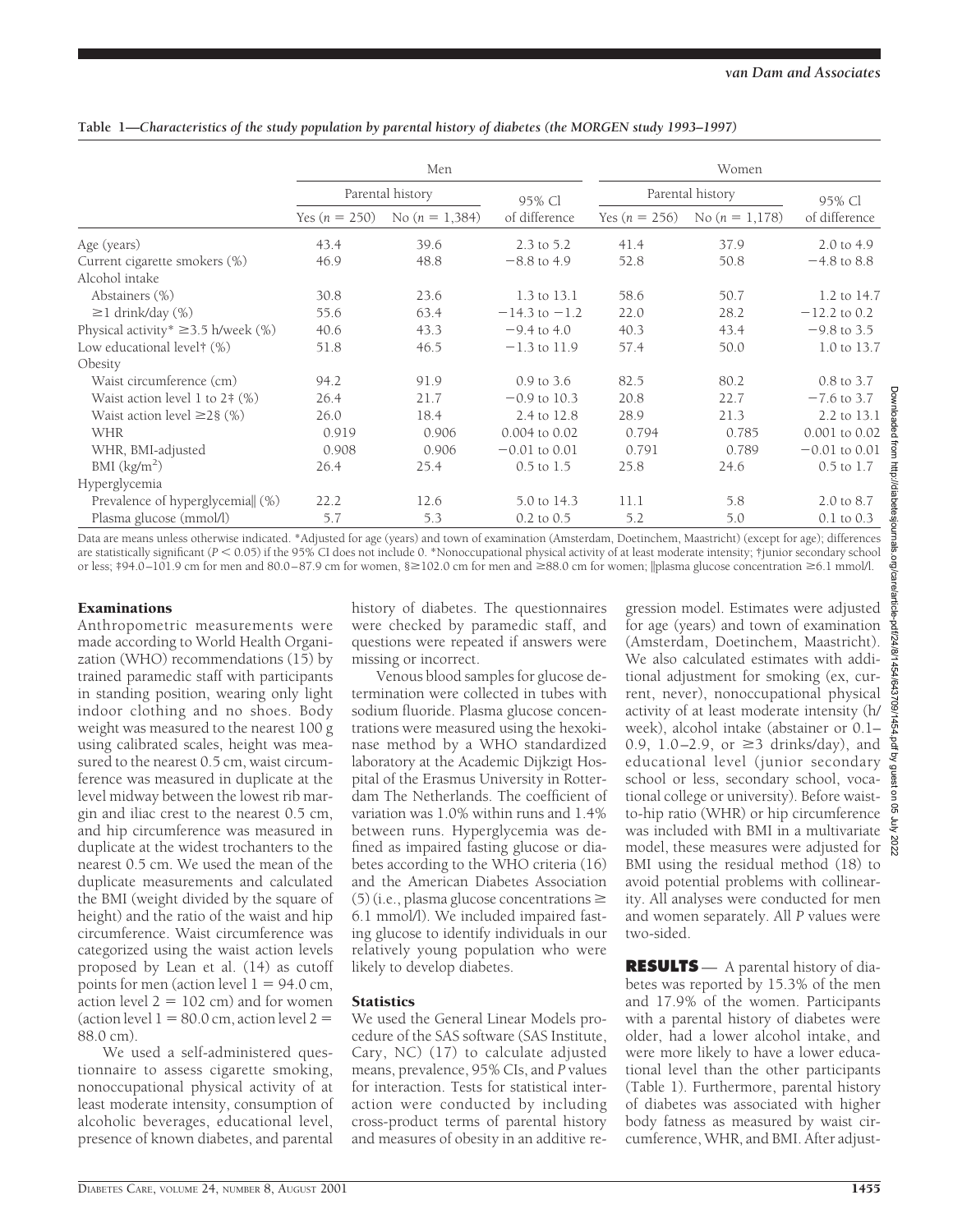*Adiposity and hyperglycemia*



Figure 1—*Fasting plasma glucose concentration by waist action levels and parental history of diabetes in men and women. Mean waist circumference measurements were 84, 98, and 108 cm for men with a parental history of diabetes; 85, 98, and 108 cm for men without a parental history of diabetes; 72, 83, and 97 cm for women with a parental history of diabetes; and 73, 83, and 99 cm for women without a parental history of diabetes.*

ment for BMI, the WHR was no longer associated with parental history of diabetes. Presence of a parental history of diabetes was also associated with higher plasma glucose concentrations and higher prevalence of hyperglycemia.

The association between categories of waist circumference and fasting plasma glucose concentrations, stratified by parental history of diabetes, is shown in Fig. 1. The positive association between waist circumference and fasting plasma glucose concentrations was stronger in individuals who had a parental history of diabetes than in those who did not (Fig. 1 and Table 2).

To examine whether the interaction with parental history in relation to fasting plasma glucose was specific for waist circumference, we also obtained results for BMI and WHR. Both BMI and WHR were highly correlated with waist circumference (Pearson correlations: men, 0.86 for waist and BMI, 0.84 for waist and WHR; women, 0.86 for waist and BMI, 0.78 for waist and WHR). A similar interaction with parental history of diabetes was observed for waist, WHR, and BMI among women; among men, the association between BMI and fasting plasma glucose did not significantly differ by parental history of diabetes (Table 2). The results remained essentially the same after adjustment for physical activity, alcohol intake, cigarette smoking, and educational level. After adjustment for BMI, WHR remained strongly associated with plasma glucose in participants with a parental history of diabetes but not in the other participants (Table 2). In women with a parental history of diabetes, BMI-adjusted hip circumference was inversely associated with plasma glucose  $(\beta -0.12)$  [SE 0.05] mmol/l per SD); this association was weaker in women who did not have a parental history of diabetes  $(\beta - 0.03)$  [SE 0.02] mmol/l per SD;  $P$  [for interaction]  $=$ 0.05). Therefore, both waist and hip circumference contributed to the interaction between parental history and WHR in women. In men, no associations between BMI-adjusted hip circumference and plasma glucose were observed.

We also examined combinations of waist circumference and parental history of diabetes in relation to prevalence of hyperglycemia. Among men with a parental history of diabetes, a waist circumference higher than action level 1, relative to lower than action level 1, was associated with greater excess prevalence of hyperglycemia in individuals who had a parental history of diabetes (12.4%; 95% CI 3.8–21.0) than in those who did not  $(2.0\%; -1.9 \text{ to } 5.8; P \text{ [for interaction]} =$ 0.03). Specifically, a waist circumference between action levels 1 and 2 was associated with a substantial excess prevalence of hyperglycemia in men who had a parental history of diabetes but not in other men (Table 3). Among women, a waist circumference above action level 2, relative to below action level 1, was associated with a larger excess prevalence in hyperglycemia in individuals who had a parental history of diabetes (13.6%, 6.6–20.6) than in those who did not (5.9%, 2.1–9.7) (Table 3).

**CONCLUSIONS** — In this crosssectional study of 3,068 men and women aged 20–65 years, the association between obesity and fasting plasma glucose was stronger in individuals with a paren-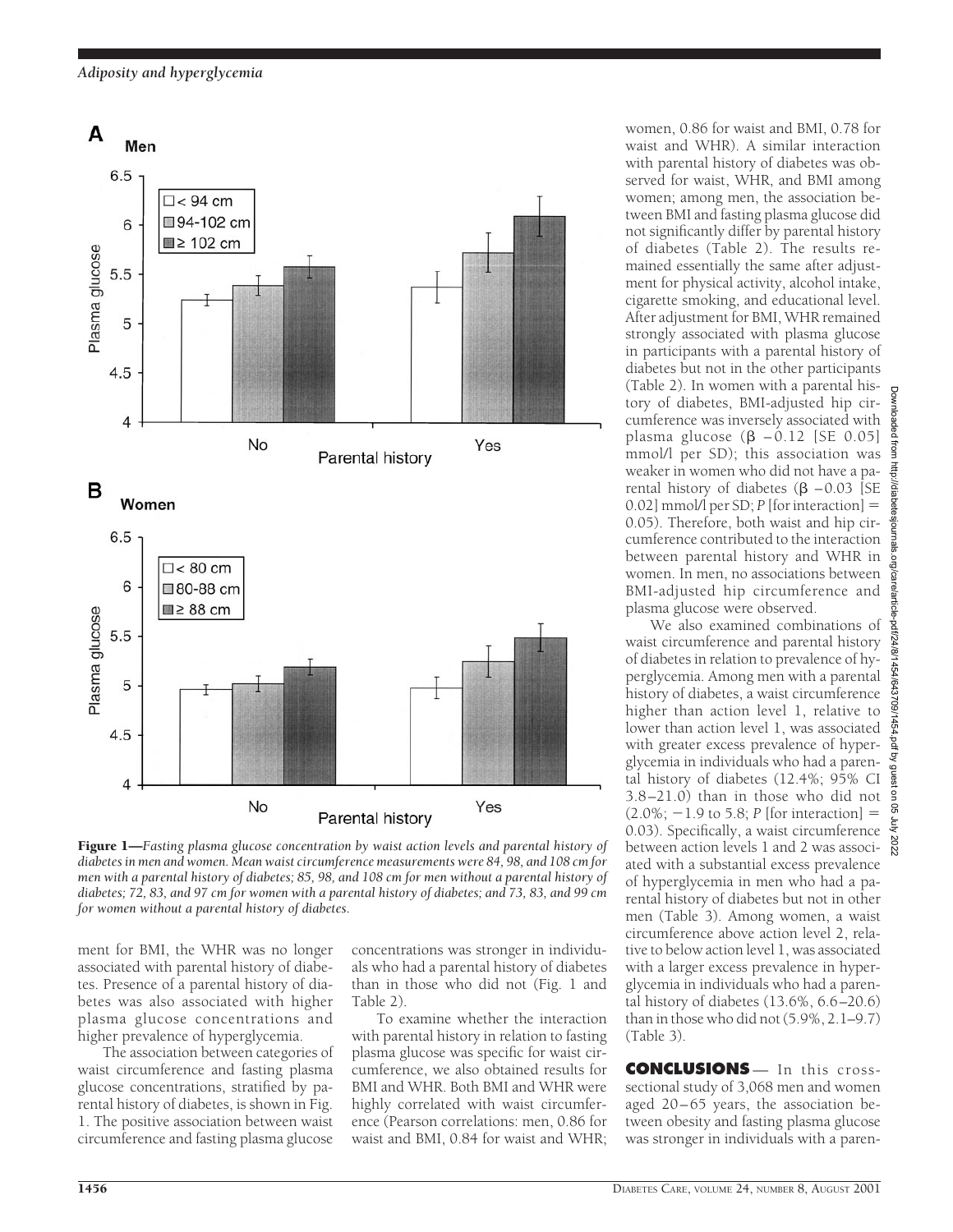|                           |                  | Men              |                   | Women            |                  |                   |  |
|---------------------------|------------------|------------------|-------------------|------------------|------------------|-------------------|--|
| Measure and               | Parental history |                  |                   | Parental history |                  |                   |  |
| adjustments               | Yes $(n = 250)$  | No $(n = 1,384)$ | P for interaction | Yes $(n = 256)$  | No $(n = 1.178)$ | P for interaction |  |
| Waist circumference       |                  |                  |                   |                  |                  |                   |  |
| Age and town*             | 0.31(0.09)       | 0.16(0.02)       | 0.003             | 0.24(0.05)       | 0.11(0.02)       | 0.002             |  |
| Multivariate†             | 0.28(0.09)       | 0.16(0.02)       | 0.003             | 0.24(0.05)       | 0.11(0.02)       | 0.003             |  |
| WHR                       |                  |                  |                   |                  |                  |                   |  |
| Age and town <sup>*</sup> | 0.35(0.10)       | 0.13(0.02)       | < 0.0001          | 0.28(0.05)       | 0.08(0.02)       | < 0.0001          |  |
| Multivariate†             | 0.31(0.10)       | 0.13(0.02)       | < 0.0001          | 0.28(0.05)       | 0.08(0.02)       | < 0.0001          |  |
| BMI#                      | 0.23(0.09)       | 0.03(0.02)       | < 0.0001          | 0.18(0.06)       | 0.02(0.02)       | 0.006             |  |
| <b>BMI</b>                |                  |                  |                   |                  |                  |                   |  |
| Age and town*             | 0.21(0.08)       | 0.16(0.02)       | 0.06              | 0.22(0.04)       | 0.12(0.02)       | 0.006             |  |
| Multivariate†             | 0.18(0.09)       | 0.15(0.02)       | 0.21              | 0.22(0.05)       | 0.12(0.02)       | 0.009             |  |

**Table 2—***Regression coefficients for the association between measures of obesity and plasma glucose concentrations (mmol/l) by parental history of diabetes (the MORGEN study 1993–1997)*

Data are regression coefficients (SE) for 1-SD difference in measure of obesity in men (waist 11.1 cm, WHR 0.074, BMI-adjusted WHR 0.058, BMI 3.7 kg/m<sup>2</sup>) and women (waist 11.6 cm, WHR 0.071, BMI-adjusted WHR 0.062, BMI 4.7 kg/m<sup>2</sup>). \*Adjusted for age (years) and town of examination (Amsterdam, Doetinchem, Maastricht);†multivariate denotes additional adjustment for nonoccupational physical activity of at least moderate intensity (h/week), alcohol intake (abstainer,  $0.1-0.9$ ,  $1.0-2.9$ ,  $\geq 3$  drinks/day), smoking (ex, current, never), and educational level (junior secondary school or less, secondary school, or vocational college or university); #multivariate model with additional adjustment for BMI (kg/m<sup>2</sup>).

tal history of diabetes than in those without such a history. This difference in association was more pronounced for measures of abdominal obesity (waist circumference and WHR) than for BMI, which reflects general adiposity. In addition, higher categories of waist circumference (at or above action level 1 for men, at or above action level 2 for women) were associated with larger excess in the prevalence of hyperglycemia in the presence of a parental history of diabetes.

Strengths of our study included the large number of participants, the ability to consider potential confounding by lifestyle factors, the examination of different measures of obesity, and the use of plasma glucose concentrations as an end point. Cross-sectional studies of diagnosed diabetes are prone to recall bias because a diagnosis of diabetes may increase awareness of the presence of diabetes in family members. In addition, studies of diagnosed diabetes may be affected by detection bias because individuals with obesity or a family history of diabetes are more likely to be tested for diabetes. In the present study, the possibility of recall and detection bias was minimized by the exclusion of individuals with known diabetes.

A potential limitation of our study was that the individuals included in the analyses were not identical to the source population because of nonresponse in the MORGEN study and restriction to individuals who reported to have fasted during blood collection. However, to cause selection bias, participation must be associated with both exposure (i.e., parental history, waist circumference) and end point (hyperglycemia). Selective participation with regard to hyperglycemia seems unlikely because plasma glucose concentrations were unknown to the participants. Furthermore, the fasting subgroup differed from the total MORGEN sample in some respects (e.g., more likely to be smokers and to be living in a large

**Table 3—***Prevalence (%) of hyperglycemia by parental history of diabetes and action levels of waist circumference (the MORGEN study 1993–1997)*

|                                          | Men                          |                         |             | Women                         |                              |             |  |
|------------------------------------------|------------------------------|-------------------------|-------------|-------------------------------|------------------------------|-------------|--|
|                                          | Parental history             |                         | P for       | Parental history              |                              | P for       |  |
|                                          | Yes                          | No.                     | interaction | Yes                           | No                           | interaction |  |
| Prevalence                               |                              |                         |             |                               |                              |             |  |
| Waist action level $\leq$ 1*             | 15.2(15/105)                 | 11.7 (84/842)           |             | 8.4(8/120)                    | 4.4(22/668)                  |             |  |
| Waist action levels 1-2 <sup>†</sup>     | 27.7(22/71)                  | 11.4 (38/296)           |             | 9.6(6/56)                     | 5.1(15/265)                  |             |  |
| Waist action level $\geq 2$ #            | 27.8 (23/74)                 | 16.7(48/246)            |             | 20.0 (18/80)                  | 10.3 (28/245)                |             |  |
| Difference with lowest waist<br>category |                              |                         |             |                               |                              |             |  |
| Waist action levels 1-2 <sup>†</sup>     | $12.4(2.2 \text{ to } 22.7)$ | $-0.3$ ( $-4.9$ to 4.3) | 0.02        | $3.2 (-4.5 \text{ to } 11.0)$ | $0.7 (-2.9 \text{ to } 4.2)$ | 0.55        |  |
| Waist action level $\geq 2$ #            | $12.6(2.5 \text{ to } 22.7)$ | $5.0$ (0.1 to 10.0)     | 0.18        | 13.6 $(6.6 \text{ to } 20.6)$ | $5.9(2.1 \text{ to } 9.7)$   | 0.05        |  |

Data are % (n/N) and % (95% CI). Hyperglycemia indicates fasting plasma glucose ≥6.1 mmol/l; percentages are adjusted for age (years) and town of examination (Amsterdam, Doetinchem, Maastricht). \*<94.0 cm for men and <80.0 cm for women; †94.0–101.9 cm for men and 80.0–87.9 cm for women; ‡≥102.0 cm for men and  $\geq 88.0$  cm for women.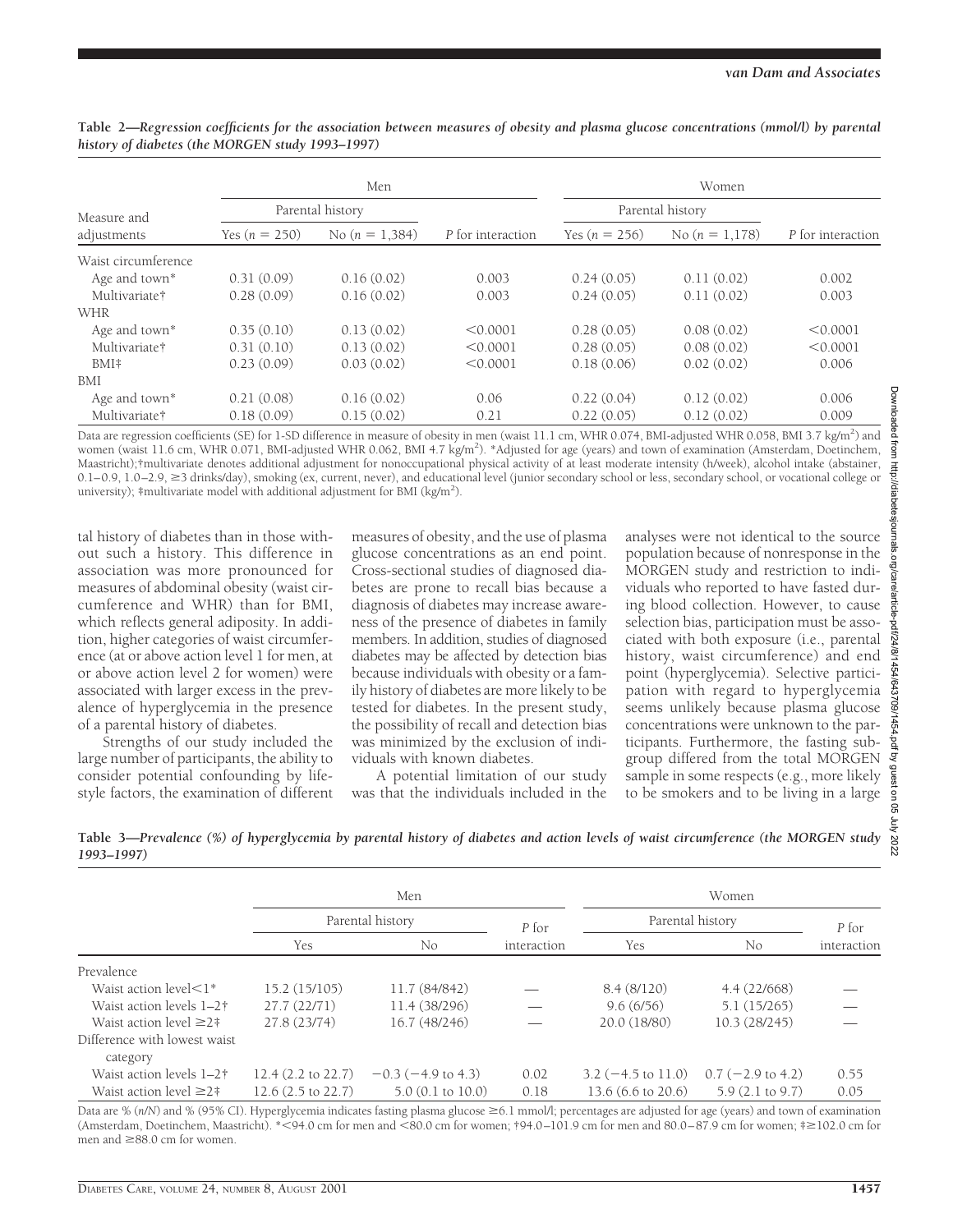city), but obesity and parental history of diabetes were similar in the fasting subgroup and the total study population (waist circumference higher than action level 2 was 20 vs. 18% in men, 23 vs. 25% in women; parental history of diabetes was 15.4 vs. 15.5% in men, 17.4 vs. 17.6% in women [age- and town-adjusted percentages]).

Although assessment of fasting status by self-report may have resulted in some misclassification, this could only have contributed to the observed interaction in the unlikely event that this misclassification was associated with both adiposity and parental history of diabetes. Another potential source of misclassification was the possibility that reported presence of a parental history of diabetes included cases of parental type 1 diabetes. Of the participants with a parental history of diabetes, only 4%  $(n = 20)$  had a parent with a diagnosis of diabetes before 35 years of age; exclusion of these participants did not appreciably change the results.

Consistent with our findings, in a cross-sectional study of female members of a weight-control club, obesity was associated with a greater excess prevalence of diagnosed diabetes in individuals who had a family history of diabetes than in those who did not (10). In a prospective study, the odds ratio for the association between BMI and diabetes was similar in individuals with and without a diabetic sibling (2). Because the risk for diabetes was higher in participants with a diabetic sibling, the similarity of the odds ratios implies that BMI was associated with larger absolute differences in diabetes risk in those with a diabetic sibling. Such a statistical interaction on an additive scale suggests some sort of biological interaction and is most relevant for public health because it provides information on excess disease prevalence and its related health burden (19). In a study of elderly Finnish individuals, a high BMI or WHR was associated with a greater excess prevalence of glucose intolerance in men with a family history of diabetes relative to the other men (11). However, this was not observed in the female participants, and no significant interaction between BMI or WHR and family history of diabetes in relation to 2-h glucose concentrations was observed (11). These results were partly inconsistent with our findings, possibly due to the age difference between the study populations because the association between anthropometric measures and obesity changes with aging (20).

In the present study, a parental history of diabetes was associated with a higher BMI but not with a higher BMIadjusted WHR. This agrees with earlier studies that also observed a stronger association with BMI than with WHR (9,21), suggesting that a parental history of diabetes is associated with general obesity rather than abdominal fat distribution. Therefore, our study suggests that individuals with a parental history of diabetes have both higher obesity and a greater susceptibility to the adverse effects of obesity on glycemia.

In numerous studies, having a firstdegree relative with diabetes was associated with impairments in insulin secretion and/or insulin sensitivity (1,8,9). These observations may provide mechanistic explanations for our finding that a parental history of diabetes modifies the effect of obesity on hyperglycemia. For example, impairment in insulin secretion may reduce the ability of individuals with a parental history of diabetes to compensate adequately for the detrimental effect of body fat on insulin sensitivity. Also, reduced insulin-mediated suppression of lipolysis in adipose tissue has been observed in individuals with first-degree relatives with type 2 diabetes (22), which may aggravate the excess release of free fatty acids in the presence of a higher degree of obesity. Reduced suppression of lipolysis would be especially detrimental in combination with high intraabdominal obesity (or anthropometric surrogates such as waist circumference) because this fat deposition already has a low responsiveness to the antilipolytic effect of insulin (23). Prospective studies with estimates of insulin secretion and insulin sensitivity are required to elucidate the mechanistic background of our results.

Our results indicate that in individuals with a parental history of diabetes, especially men, waist circumference may identify hyperglycemia better than BMI. In individuals without a parental history of diabetes, waist circumference and BMI were similarly associated with fasting plasma glucose. Waist circumference reflects both abdominal and general obesity (24) and correlates well with the amount of intra-abdominal fat (23). Previous studies showed that waist circumference is also strongly associated with hypertension (24), dyslipidemia (24), insulin resistance (7), and the risk of clinical diabetes (3,4), cardiovascular diseases (4), cancer (4), and premature mortality (25). Because waist circumference requires only a single measurement and no calculations, it seems to be practical for self-assessment of obesity and use in health promotion to increase awareness of the need for weight management (14). WHR requires an additional measurement, and the hip component complicates its interpretation. In our analysis, a smaller hip circumference than expected from BMI was associated with a higher fasting glucose concentration among women with a parental history of diabetes. This association has been observed previously and may reflect an association between peripheral muscle atrophy and hyperglycemia (26).

In conclusion, we observed a stronger association between abdominal obesity and hyperglycemia in individuals who had a parental history of diabetes than in those who did not. Our results underscore the importance of considering both family history of diabetes and degree of adiposity when deciding whether to screen for diabetes. Blood glucose screening may be warranted at a lower level of waist circumference in individuals who have a parental history of diabetes compared with those who do not.

# **References**

- 1. Grill V, Persson G, Carlsson S, Norman A, Alvarsson M, Östensson CG, Svanström L, Efendic S: Family history of diabetes in middle-aged Swedish men is a gender unrelated factor which associates with insulinopenia in newly diagnosed diabetic subjects. *Diabetologia* 42:15–23, 1999
- 2. Kekäläinen P, Pyörälä K, Sarlund H, Laakso M: Hyperinsulinemia cluster predicts the development of type 2 diabetes independently of family history of diabetes. *Diabetes Care* 22:86–92, 1999
- 3. Chan JM, Rimm EB, Colditz GA, Stampfer MJ, Willett WC: Obesity, fat distribution, and weight gain as risk factors for clinical diabetes in men. *Diabetes Car*e 17:961– 969, 1994
- 4. Folsom AR, Kushi LH, Anderson KE, Mink PJ, Olson JE, Hong CP, Sellers TA, Lazovich DA, Prineas RJ: Associations of general and abdominal obesity with multiple health outcomes in older women: the Iowa Women's Health Study. *Arch Intern Med* 160:2117–2128, 2000
- 5. The Expert Committee on the Diagnosis and Classification of Diabetes Mellitus: